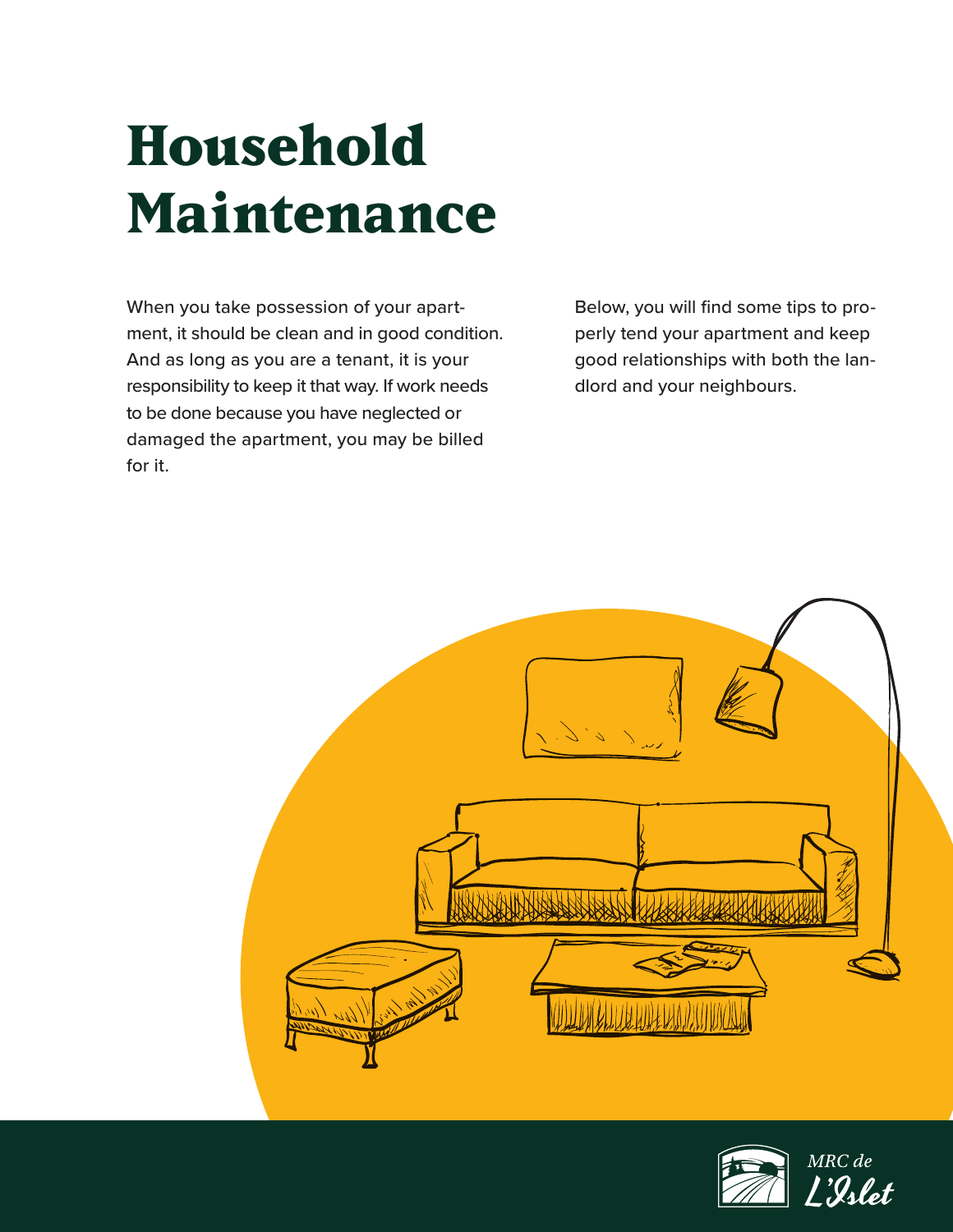## Mould and Foul Smells

If there is too much humidity inside, it may cause damage to your apartment and furniture, including mould, condensation on windows and foul smells.

Here are some tips to avoid these unpleasant consequences:

- When taking a bath or shower, previously close door and activate the fan in order to evacuate the humidity outside. If there is no fan, open the window.
- Use the drying machine to dry your wash instead of hanging your clothes in the apartment.
- Turn the range hood on (above the stove) when cooking meals.
- Open the windows once in a while even in winter – to refresh the air and evacuate humidity.
- Clear space in front of the heating units (the electric baseboards, radiators, etc.) by setting the furniture and other objects further away, so the heat will propagate better.
- Slightly move the furniture away from the exterior walls to ensure good air circulation. This will prevent mould growth.
- In the daytime, open the curtains and blinds to let in some fresh air.

## Clogged Pipes

To prevent pipes from clogging, do not flush any objects (diapers, sanitary pads, etc.) down the toilet.

If the toilet is clogged, use a plunger (found in hardware stores). Position the plunger at the bottom of the bowl and pump with the handle to unclog the toilet, and flush again.

To prevent the clogging of pipes:

- Remove residues that can clog the tips : food, hair, soaps, etc.
- $\cdot$  Once a month, mix  $1/2$  cup ( $125$  ml) of vinegar and a tablespoon of baking soda, then pour it into the sink pipes, bath and shower.
- Check that there are no leaks in the pipes sinks.

## Kitchen

#### **Countertops:**

- Use a wood or plastic cutting board do not cut food directly on the counters.
- Place hot pots on an insulating surface (wood board or other) as not to burn countertops or floors.
- Have a portable fire extinguisher handy at the entrance to the kitchen and learn how to use it.